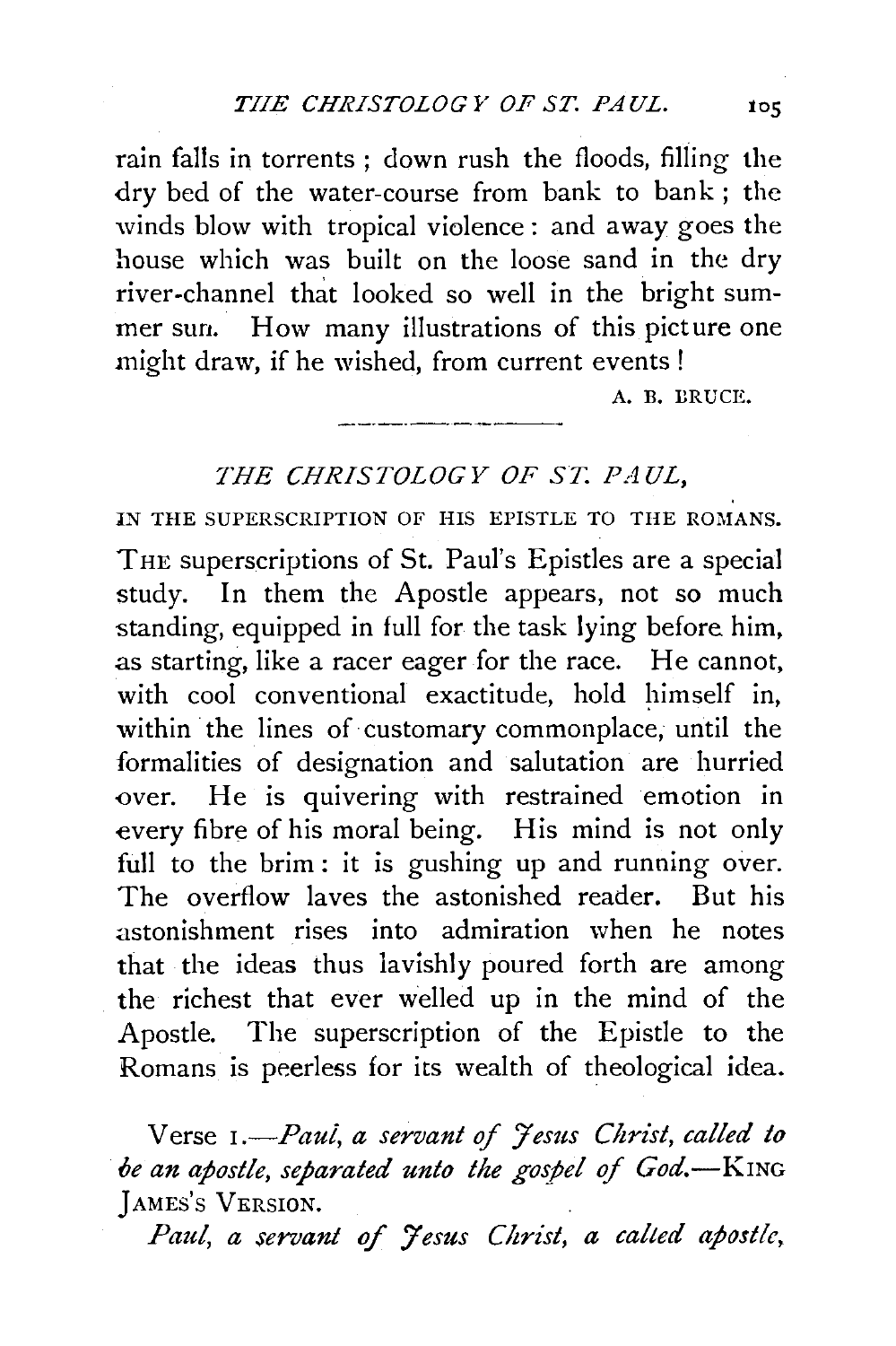*having bem set apart to God's gospel.-THE* WRITER's REVISED VERSION.

The first word in the superscription of this Epistle is, in accordance with Hebrew, Greek, and Roman usage, the name of the writer, " Paul."

He immediately adds, differentiatingly, " a servant of Jesus Christ." Tischendorf, on the authority of the Vatican manuscript in particular, reverses the order of our Saviour's names, and reads, "Christ Jesus." Certainly without good reason ; for not only is the overwhelming-majority of external authorities, inclusive of Tischendorfs Sinaitic manuscript, in favour of the *Received Text;* it is likewise the case that, when the two names are used by the Apostle conjointly in the genitive, he · almost always collocates them " Jesus Christ;" whereas, when he uses them in the dative, he almost always reverses the order, and says "Christ Jesus."

"Jesus Christ's servant," says the Apostle. But instead of "servant," Schrader and Rilliet use the word "slave." Wordsworth, Conybeare, Hodge, and Darby approach the same translation: they render the expression "a bondsman," or, without the article, "bondsman of Jesus Christ." And so Bishop Colenso, " a bondman of Jesus Christ." Very unhappily, as we conceive; for slavery and bondage suggest ideas of degradation and compulsory service. The Apostle was no slave, even to Jesus Christ. Jesus Christ is no slaveholder. Slavery is not of the essence of servitude or service. It is only an accidental and ignoble phase of a relationship that is far more generic than itsel£

It has been disputed whether, in calling himself a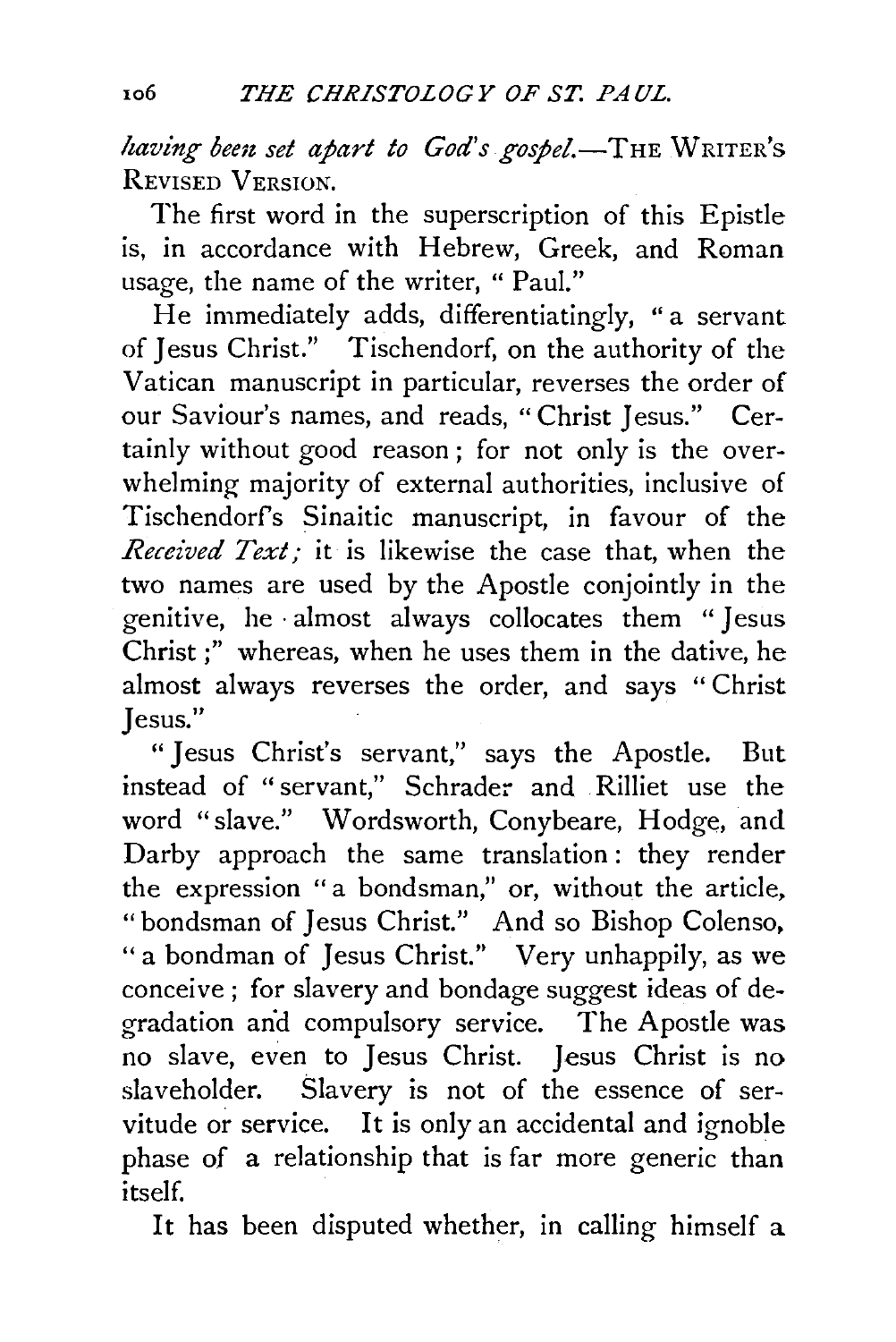"servant," St. Paul uses the word to denote what he was, in common with all other Christians; in his relation to Jesus, or, specifically, to denote what was his peculiar relation to the Saviour, in distinction from that of the majority of other Christians. A precise line, we suspect, cannot be drawn between the generic and specific spheres of the word's reference. It is not the differentiating peculiarity of any particular class of Christians to be Christ's "servants." Even those who are the least of the little ones in the Church are " the servants of Christ."<sup>1</sup> They " serve the Lord Christ."<sup>2</sup> All those who intelligently and in sincerity "say that Jesus Christ is *Lord*,"<sup>3</sup> acknowledge, in the very act of saying what they say, that they are his *servants.*  Lordship and service are correlates. And in proportion, therefore, as men are characterized by submission to-Christ's will, and devotedness to his work, are they. whatever their social position, more or less intensively and emphatically, "servants of Jesus Christ;" just as. Moses of old was intensively and emphatically " a servant of God."<sup>4</sup> With a corresponding emphasis was Abraham a "servant of God."<sup>5</sup> So were Joshua,<sup>6</sup> Elijah,7 Hezekiah,8 and many others, inclusive of all Jewish kings, prophets, priests, in general. So, with supreme intensity of emphasis, was Jesus Christ Himself " the servant of God."9 From first to last of his mediatorial career, He took the will of his Father as his own will, and surrendered his entire energies to do the work which his Father gave Him to do. "My meat," said He, "is to do the will of him that sent me, and to finish his work." 10

| <sup>t</sup> Eph. vi. 5, 6.                | <sup>2</sup> Col. iii. 24.   | $3$ I Cor. xii. 3.           |
|--------------------------------------------|------------------------------|------------------------------|
| <sup>4</sup> I Chron. vi. 49; Dan. ix. II. | <sup>5</sup> Psa. cv. 6, 42. | $6$ Judges ii. $8$ .         |
| 7 2 Kings ix. 36.                          |                              | $3$ 2 Chron. xxxii. $16$ .   |
| $9$ Isa. xlii. 1; lii. 13, &c.             |                              | $\frac{10}{10}$ John iv. 34. |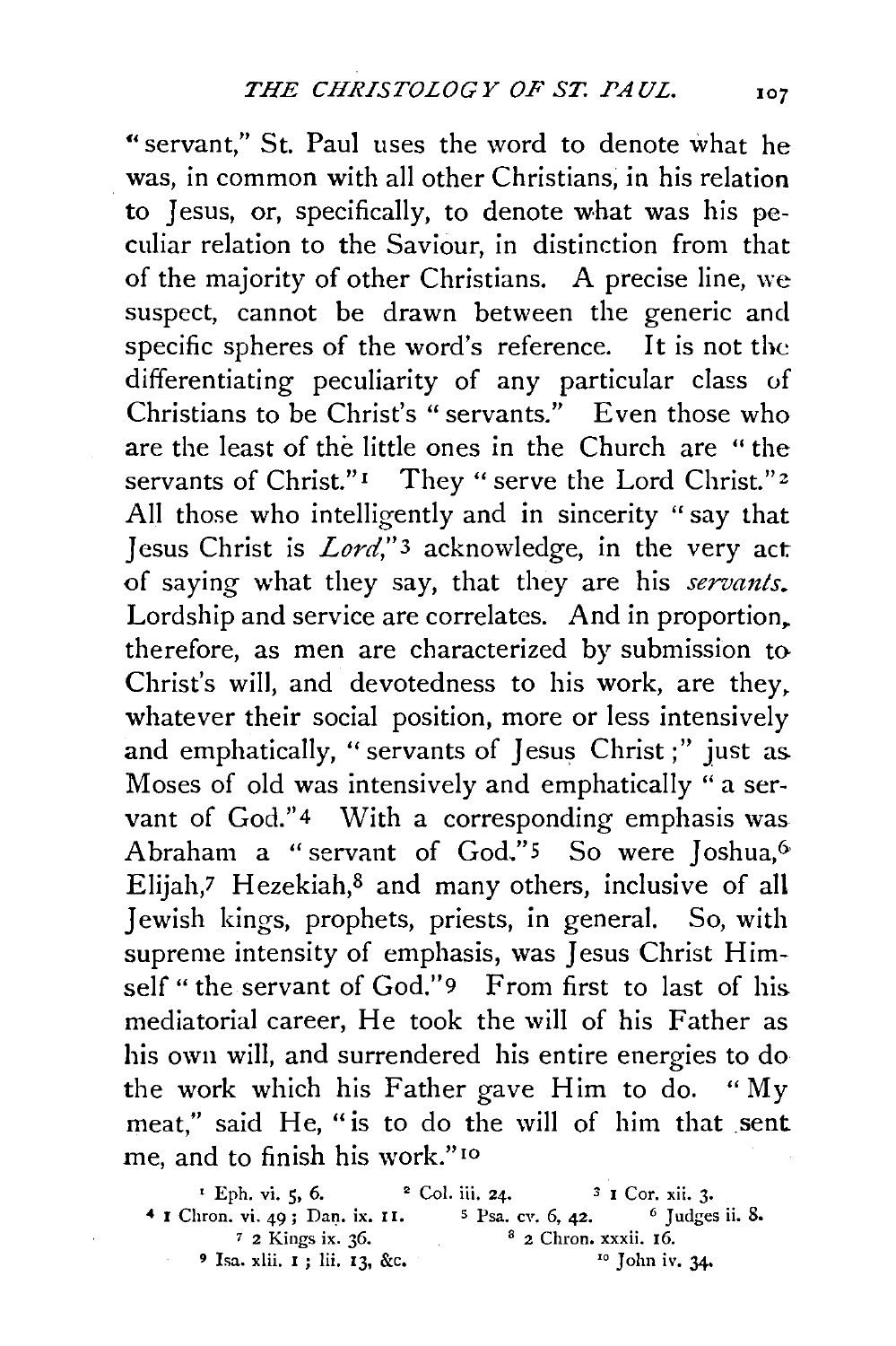"A called apostle." The two words should un- -doubtedly go together, although the Peshito Version has separated them, introducing, indeed, the conjunction between them, " called, and an apostle." Theo- · doret, too, apparently had regarded them as standing apart. And J. C. Herzog would likewise separate them ; but, instead of regarding the word " called" as standing apart, he would connect it with the preceding expression, thus, " a called servant of Jesus Christ, an apostle." Both methods of interpretation, though possibilities, are unnatural and violent.

Wycliffe had misunderstood the Vulgate Version of the phrase.<sup> $I$ </sup> He renders it "clepid *(i.e., yclept)* an apostle." The rendering is reproduced by Heinfetter, "denominated an apostle." And, what is far more wonderful, it is reproduced by Jowett, who certainly, however, did not, like Heinfetter, regard the word "called" as equivalent to "named." His version is, "called an apostle." Dr. Hodge's version is the same. It is very objectionable. It would be much better to adopt the paraphrastic version of Erasmus, reproduced by Tyndale in the first edition of his New Testament, "called unto the office of an apostle." It would be better still to accept the briefer version of Tyndale, in his 1534 edition, " called to be an apostle," .a version followed by the Geneva, and adopted by King James's translators. But there is an ambiguity in both of these renderings which is not in the Original. He who is simply "called to be an apostle" may have his apostleship as yet only in the future. *The Greek expression imports that the writer was actually in the .office* of *the apostolate.* The word rendered *called* is an

~ *Vocatus apostolus.*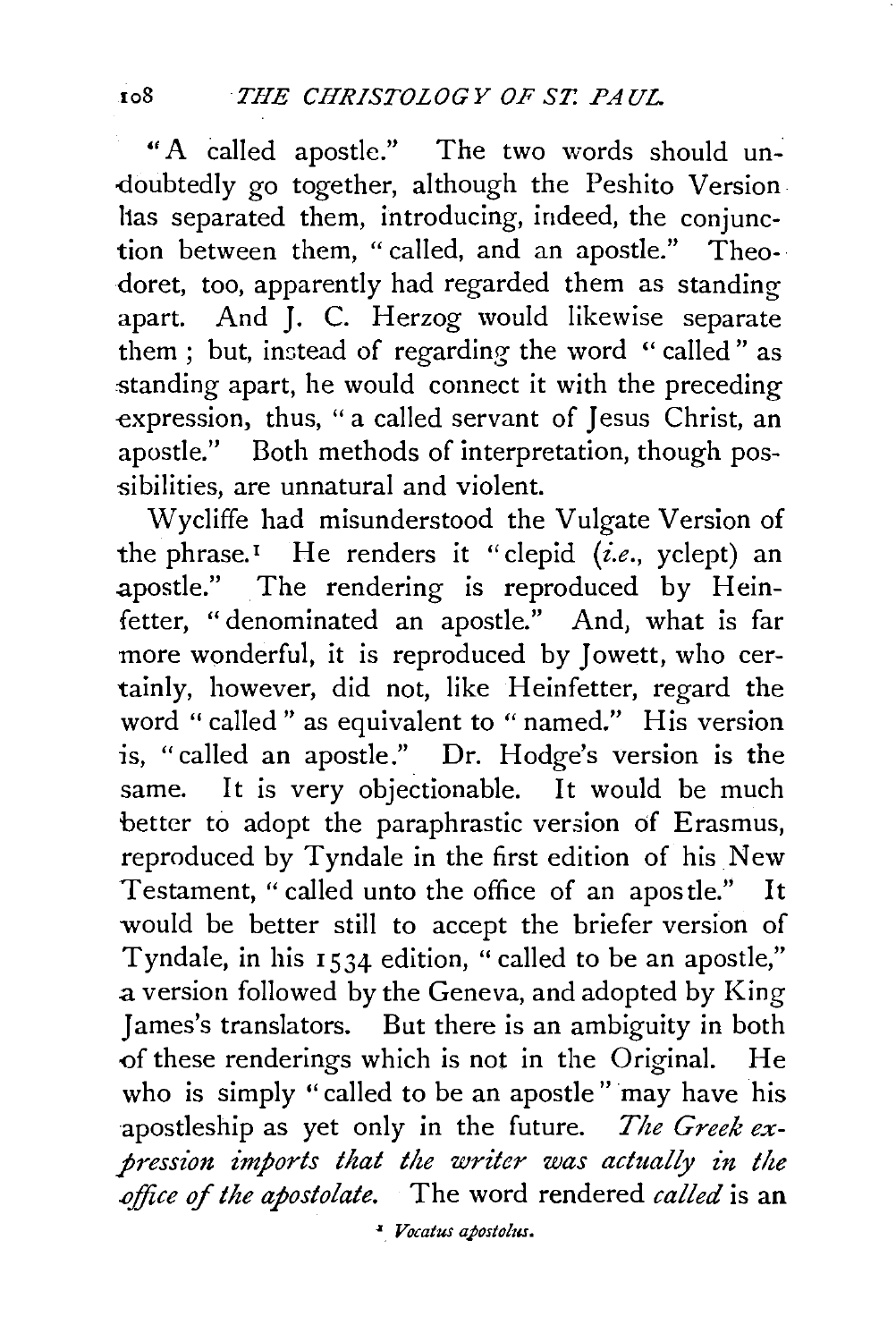$adjective<sup>T</sup>$  qualifying the noun "apostle," so that the expression means, and must mean, "a called apostle." And yet the translation is only approximatively exact. inasmuch as the English word "called " $2$  is a participle, not an adjective. The Vulgate translator, working with the Latin language, had the same difficulty to encounter. The nicety of the Greek original is untranslatable.<sup>3</sup> St. Paul was desirous, it seems, that the Roman Christians should understand that he had not run on his apostolic errand unsent. He had not intruded into the office, or assumed it to himself. He had been divinely called, and he was not disobedient to the heavenly summons. Whether, at the time he employed the word " called," he had actually in his mind those ecclesiastical malcontents who represented him as an ultroneous apostle, or at best one that was manmade ; or whether, without intentional reference to those malcontents, he desired to assert his perfect equality, as regards Divine vocation, with those other apostles of the Lord who had been called to the office ere our Lord's ascension, we cannot tell, and need not conjecture. It is enough that we know that the expression claims for his own apostleship a Divine origin.

The call of Paul to the apostolate dates from the supernatural event which occurred while he was on his way to Damascus. It was involved in the answer which was given byour Saviour to the earnest interrogatory of the stricken man, " Lord, what wilt thou have me to do?" The answer was, "Arise, and go into the city, and it shall be told thee what thou must

 $\frac{1}{2}$   $\kappa \lambda \eta \tau \delta \zeta$ ,  $\kappa \kappa \lambda \eta \mu \epsilon \iota \delta \zeta$ ,  $\delta$ ,  $\kappa \kappa \lambda \eta \mu \epsilon \iota \delta \zeta$ .

<sup>3</sup> Erasmus felt the difficulty. " *Valet autem ferme perinde quasi* vocaticius apostolus, *sive* Yocatione apostolus."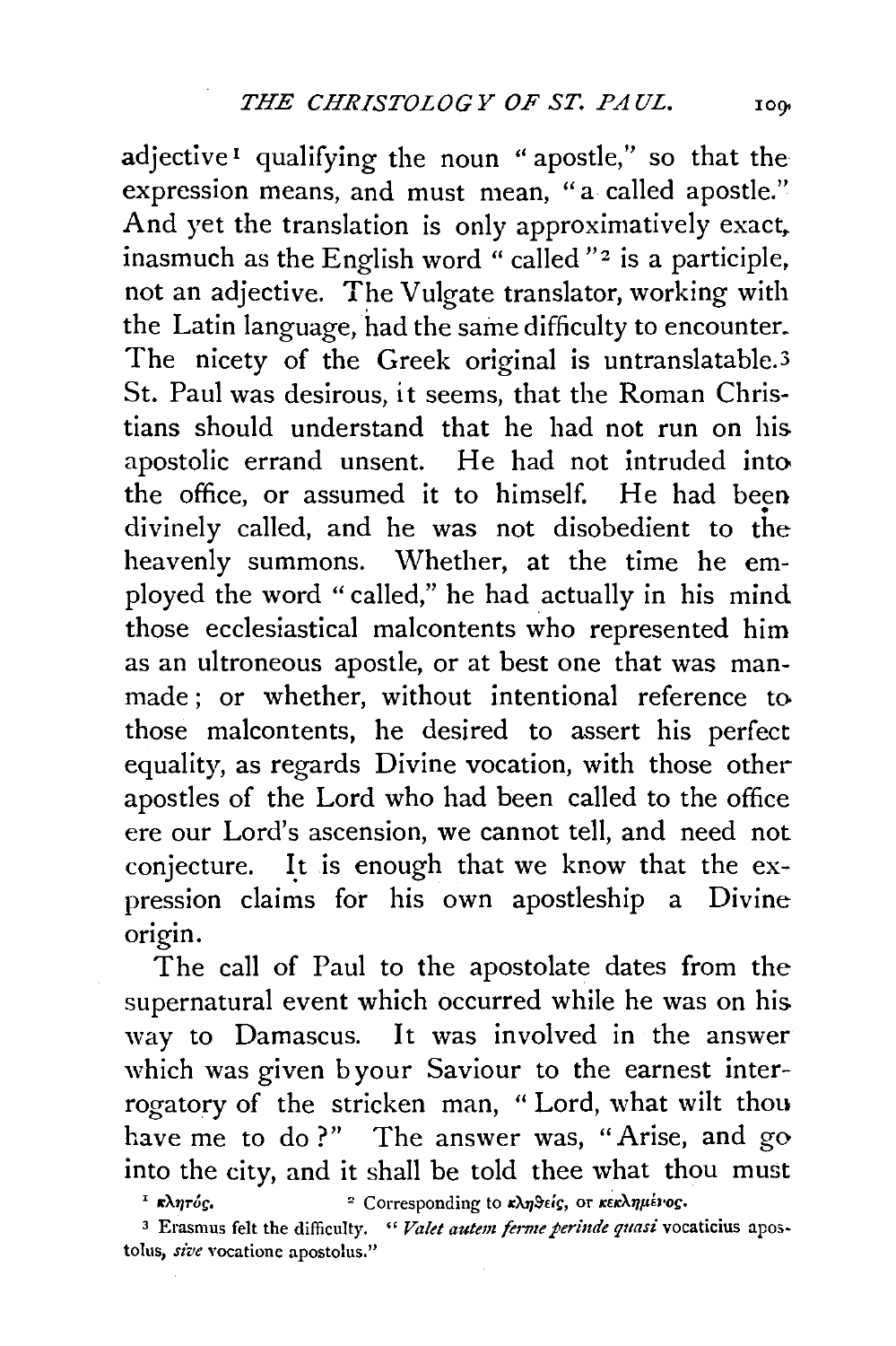do." 1 The Lord revealed through Ananias "what he must do." " Go thy way," was the Lord's injunction to Ananias, " for he is a chosen vessel unto me, to bear my name before the Gentiles, and kings, and the children of Israel."<sup>2</sup> After he was baptized, he straightway preached Christ in the synagogues, that he is the Son of God."3 Thus he began his apostolical work. On going to Arabia, 4 he would doubtless prosecute it, while he would improve the opportunity of getting ripened, in more or less of voluntary seclusion, for the full discharge of its responsibilities. And when, at length, he went up to Jerusalem, he gave himself unreservedly to the work which was the supreme and central duty of the office.5 During this his first visit as a Christian to Jerusalem, his commission was renewed, and the sphere within which he was in the main to exercise it was specified : '' Depart ; for I will send thee far hence, unto the Gentiles."<sup>6</sup> He was not disobedient. He went to Tarsus,7 and thence to Antioch  $;$ <sup>8</sup> and while he was in this latter city, his commission was once more formally renewed. "The Holy Ghost said, Separate me Barnabas and. Saul for the work whereunto I have called them."9 It was thus ~mphatically true that St. Paul was a *called* apostle."

The Apostle proceeds to say of himself, *Having bem set apart to God's gospel.* This expression, while constituting a third clause in apposition with the name •• Paul," stands, nevertheless, in special intimacy of connection with the immediately preceding clause, even as that immediately preceding clause stands in a similar relation to the one that goes before. As it was spe-

<sup>2</sup> Acts ix. 6. <sup>2</sup> Ibid. ix. 15. <sup>3</sup> Ibid. ix. 20. <sup>4</sup> Gal. i. 17. *<sup>s</sup>*Acts ix. 27-29. 6 Ibid. xxii. 21. 7 Ibid. xi. 25. 8 Ibid. xi. 26. 9 Ibid. xiii. 2.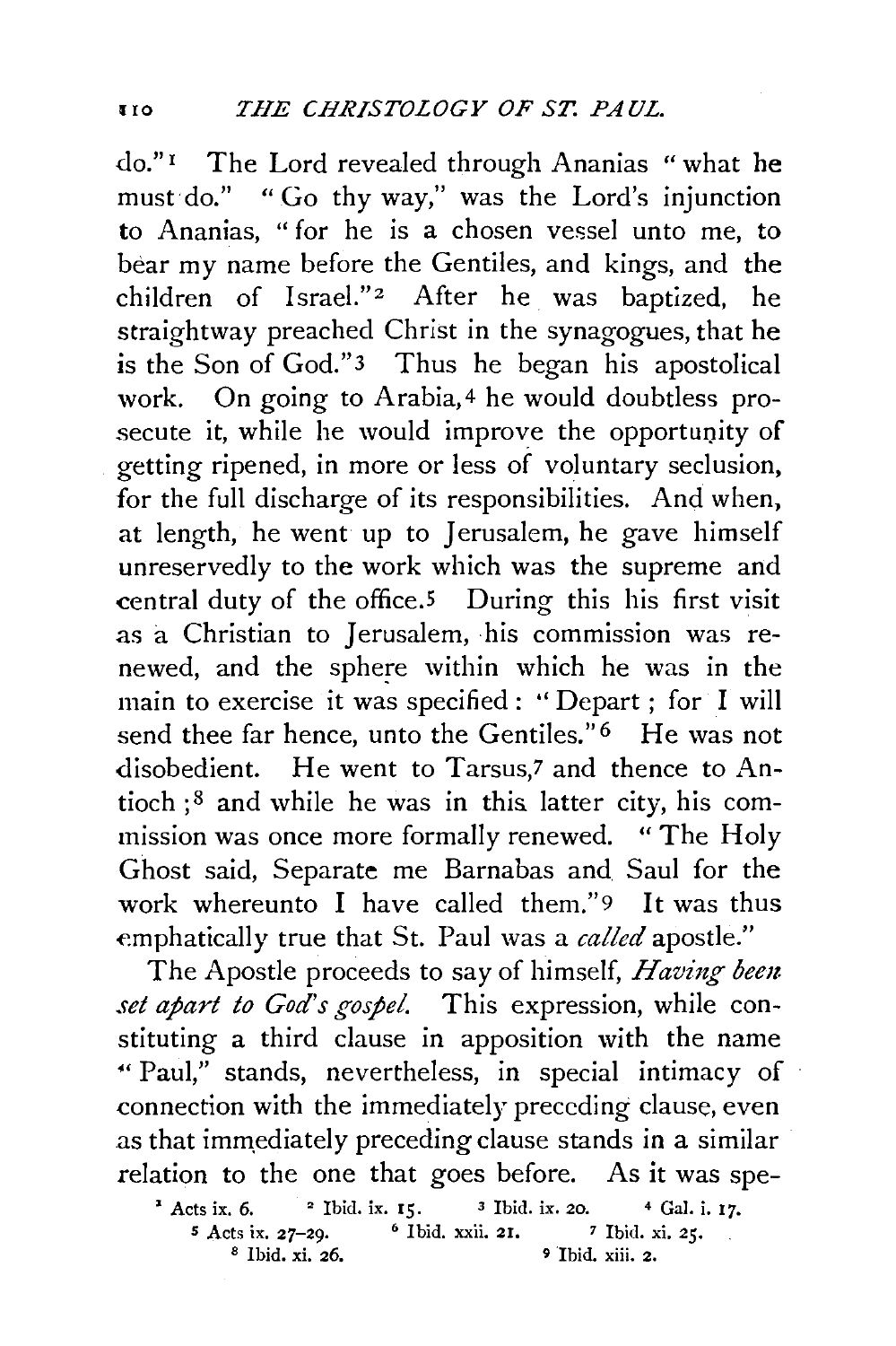cially in the way of being "a called apostle" that St. Paul was " a servant of Jesus Christ," so it was spe--cially in the way of "having been set apart to God's gospel " that he was " a called apostle."

The expression, "God's gospel," is preferable as a translation to the articulated expression, " the gospel of God," inasmuch as there is no article in the Original. The particular *good news of God* referred to stood out, {)f itself, so prominently to the mind of the gospelloving writer, that he dispensed with the usual phrasedogical sign of demonstration. The omission does not seem to· be wonderful, nor is it perplexing, although it is all but unique in connection with the New Testament usage of the word *gospel.* We say, " all but unique," for Revelation xiv. 6 may be regarded as a similar instance. In all other passages-2 Corinthians  $xi. 4$  and Galatians i. 6 being of course excepted-the word "gospel" is accompanied with the article. In -consequence, however, of the omission of the article here, Van Hengel proposes to interpret the expression as meaning "a godlike gospel."<sup>1</sup> It is an unhappy proposal, though emanating from a distinguished exegete. The expression, though anarthrous, is evidently quite parallel in import with the articulated phrase, " the gospel of God."

Chrysostom had no difficulty with the omission of the article, but he thought that the expression meant "good news *concerning* God." He thus regarded the word " God" as being in what grammarians call *the*  genitive of the object. But the special contents of the second and third verses seem to make it evident that the word *God* is here in the genitive of the subject,

' *Eette Goddelijke heilmaar.*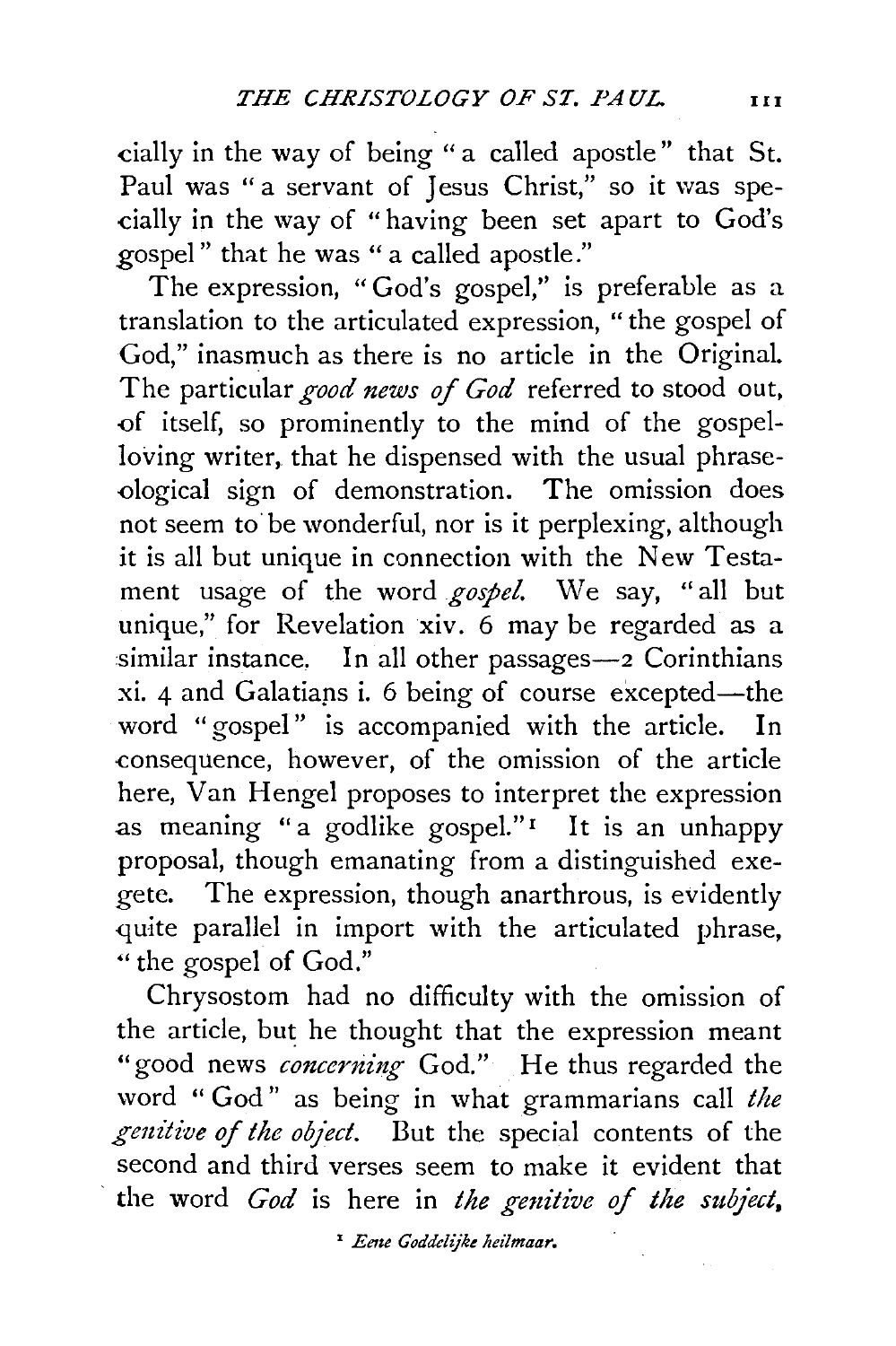which, in this instance, is equivalent to *the genitive of the author, or the cause.* "The gospel of God" is "the gospel that has emanated from God." It is the good news which He has communicated to men concerning- *}* esus Christ.

The Apostle says of himself that he " had been set apart to this gospel." The expression is *multum in parvo.* It means that the Apostle had been divinely set apart from all other occupations, for the purpose of devoting his entire energies to the furtherance of the gospel. He was to give himself" wholly" to the work of proclaiming, explaining, defending, and enforcing the good news concerning Christ.

When was he thus devoted to the service of the gospel ? Expositors differ. Some suppose that the reference is to that Divine purpose which is spoken of in Galatians i. 15, "When it pleased God, who *separated* me from my mother's womb." 1 Others think that the reference is to the actual historical accomplishment of the purpose in the occurrence of his conversion.<sup>2</sup> Others. that the reference is to the still later event that is recorded in Acts xiii. 2, in which we read that "the Holy Ghost said, *Separate* me Barnabas and Saul for the work whereunto I have called them." This last opinion, if held in such an exclusive way as to oust from consideration the realities on which the other two opinions are based, cannot be commended. It is too slavishly dependent on "letter" as distinguished from "spirit," deriving, as it does, almost all its cogency from the use of the word "separate." As to the other two opinions, they are but the two sides-the obverse and the reverse-of one single reality, bearing *•* Comp. Jer. i. *5·* • See Acts ix.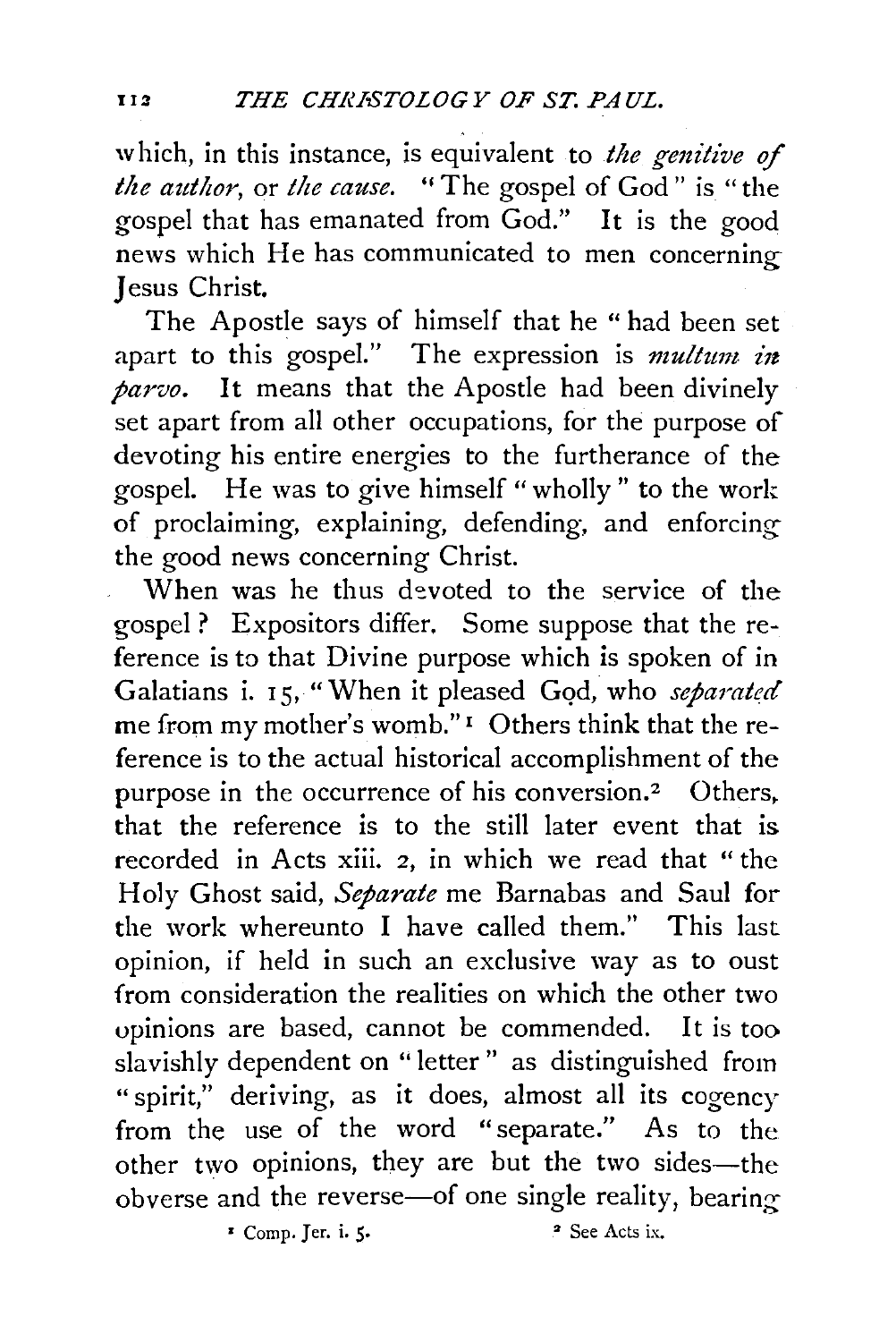the insignia and superscription of the Lord. The his- . torical fulfilment of the Divine purpose is the obverse of the coin, on which we naturally fix, in the first place, our attention. The Divine purpose itself we consider in the second place. It lies behind.

Some have supposed that in the word, which we translate *having been set apart,* or *separated, <sup>1</sup>*the Apostle makes a glancing allusion to his former *Pharisaism*. The word *Pharisee* certainly means *Separatist.* And the critics referred to, inclusive of Erasmus on the one hand and Paulus on the other, have imagined that the Apostle, as if with a holy phraseological play, intimates that he was now a Pharisee in the best sense of the word-a Christian Pharisee. The pun is far too small and artificial to be entertained for a single moment.

Verse 2. - (Which he had promised afore by his *prophets in the holy scriptures.*)-KING *JAMES'S* VER-SION.

*Which he promised afore through his prophets in sacred writings.*—THE WRITER's REVISED VERSION.

The relation of this second verse (bracketed, as will be observed, in King James's Version) to the preceding and succeeding context is matter of dispute among expositors. We shall consider it, after we have passed under review the details of the phraseology.

*J-Vhich he promised afore,* that is, *which gospel God pre-announced to men in a promissory form.* King James's translators have rendered the verb as if it had been a pluperfect. In this peculiar rendering they followed in the wake of the Geneva Version (though not of its first edition in 1557). The Geneva Version,

<sup>1</sup> αφωρισμένος.

voi ix. 8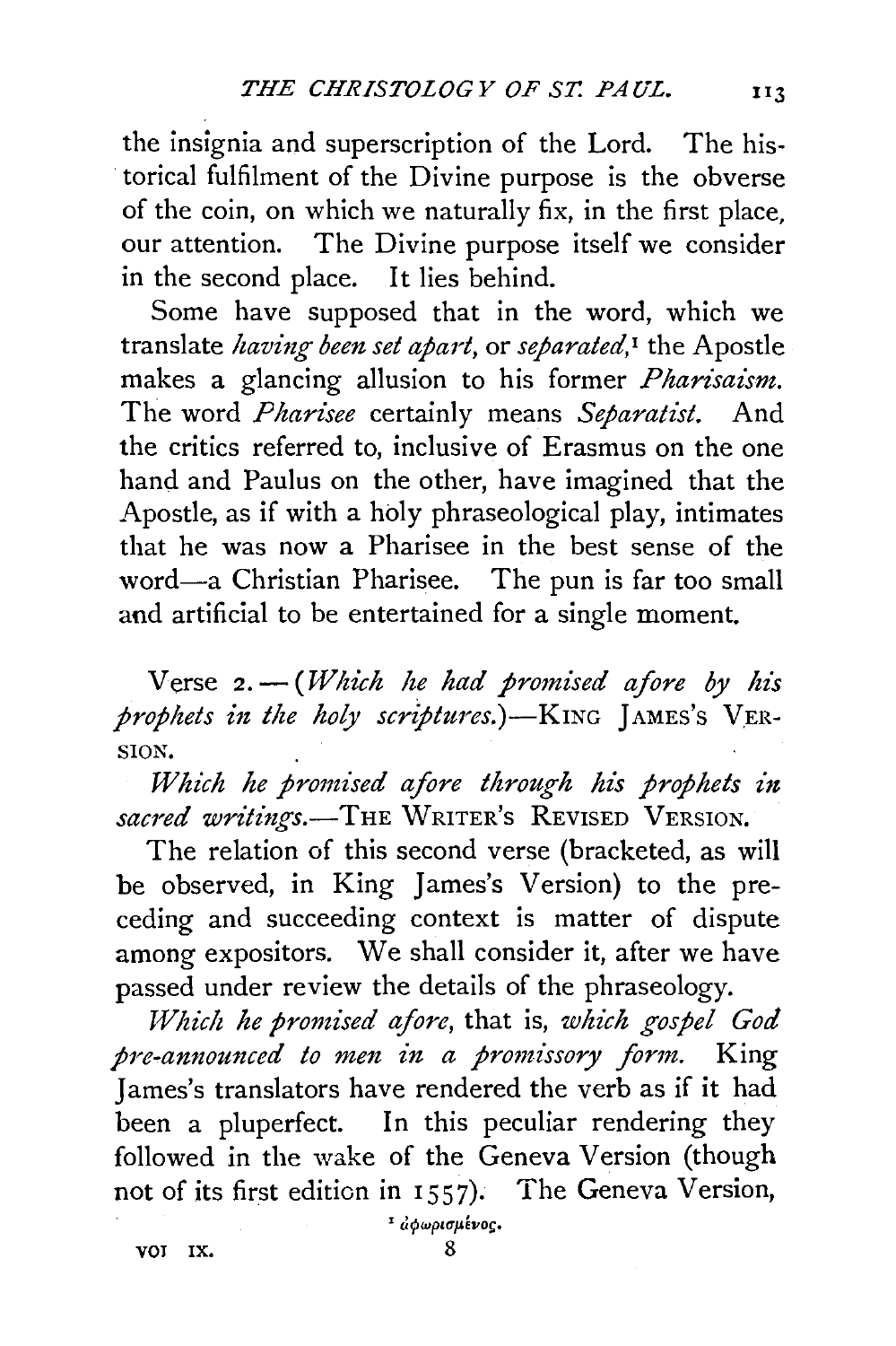again, followed in the wake of Beza, who, in his turn, followed in the wake of the Latin Vulgate. The version of Tyndale, followed by Alford in his New Testament, and by the "Five Clergymen," is undoubtedly the correct one, " he promised afore," or "before."

Moses Stuart says that "our English Version, *promised afore,* does not give the proper meaning of the word." He would render it "declared," or "published in former times." And even Ewald gives the same translation. 1 But both critics had lost sight of the difference between the conventional import of the word as used in the active voice, and its conventional import as used in the middle. The compounded verb 2 occurs indeed nowhere else in the New Testament, but the uncompounded verb 3 occurs frequently, and always In the middle voice; and it never means simply *to publish* or *declare,* but invariably either *to promise* or *to profess.4* 

When the Apostle says that *the gospel was promised*  in former times, he doubtless had reference, though perhaps somewhat indefinitely, or without conscious discrimination, to its subject- matter. It was not so much the Divine news, as news, that was promised all along the Old Testament dispensations; it was rather the great reality itself, the great mediatorial work, which, on its historical eventuation in the dawn of the New Testament times, gave occasion to the New Testament form of the gospel, and constitutes the animating "spirit" that gives all its moral vitality and potency to the news. The promise of this great reality was itself an invaluable form of gospel, though a

<sup>2</sup> *Vorverkündete.* <sup>2</sup> *προεπαγγέλλομαι.* <sup>3</sup> *iπαγγέλλομαι.* 4 See Mark xiv, II; Acts vii. 5; Gal. iii. 19; Titus i. 2, &c.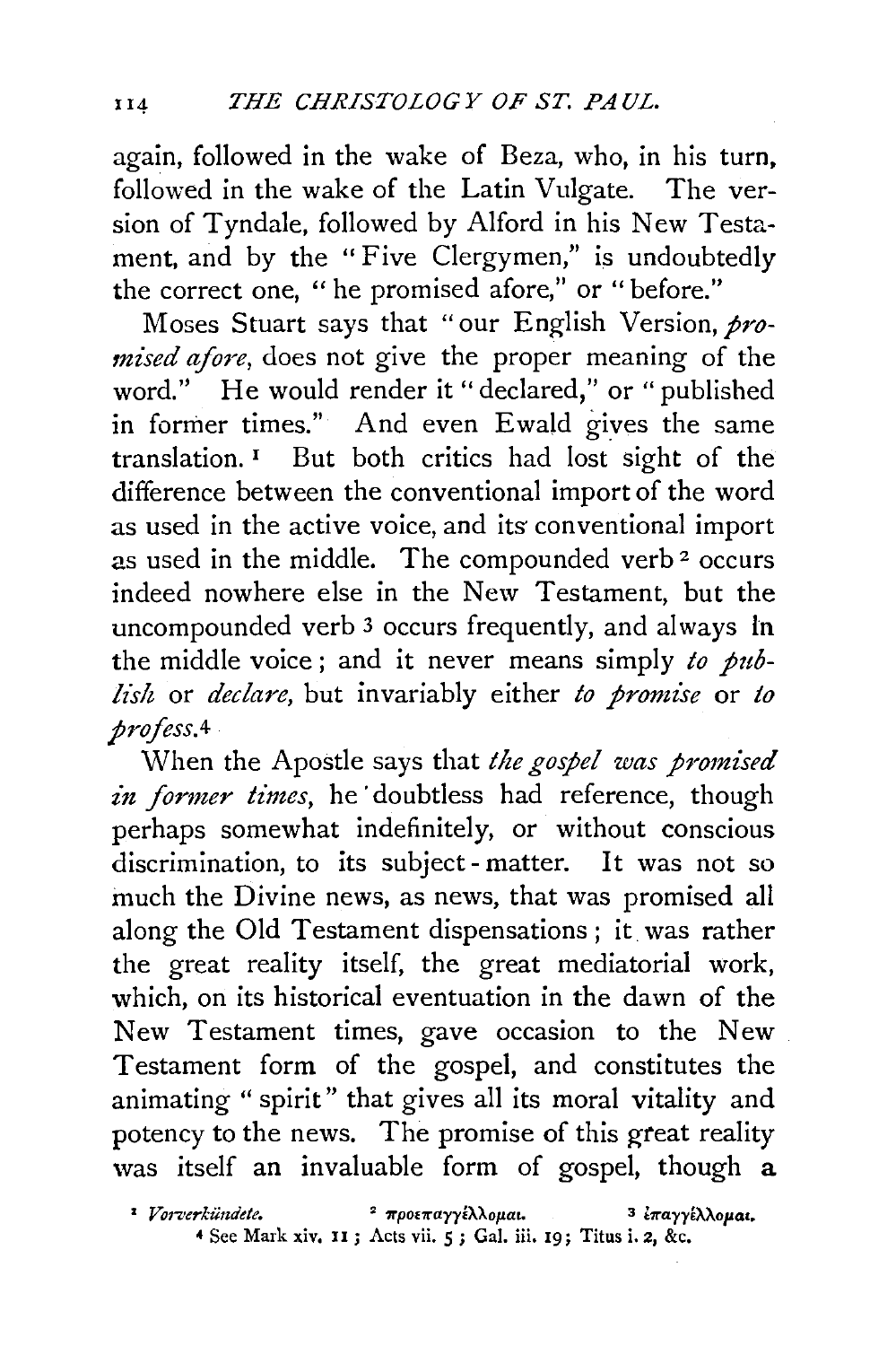simpler and grander form was realized when the promise was fulfilled in historical fact. The promise was the life-blood of the ancient dispensations : the preaching of that, which at length fulfilled the promise, is the life-blood of the new.

It is of some importance to notice that it is in the way of pointing out what was distinctive of the ancient dispensations that the Apostle speaks of *the "promise*" of the gospel. Hence it would be unwarrantable to .assume, with Melancthon, that *promise* is the distinguishing peculiarity of the gospel.<sup>1</sup> There is, it is true, an element of promise that is essentially involved in the gospel. There is, in other words, an element that looks forward, and points with its fingers to blessings to come. There is in the gospel, and in all good news, a bud of promise for the future. But there is likewise something which, in these latter days, is retrospective, ever earnestly pointing back to that great event, accomplished for all ages, which constitutes the " meritorious cause" of human salvation, and of everlasting life to those who are " dead in trespasses and sins." This retrospective feature must now be for ever one of the gospel's prominent characteristics.<sup>2</sup>

The gospel was promised afore by God *"through his prophets."* Many of the older editors of the Greek Text regarded the pronoun3 here employed as intensive.4 Robert Stephens, for instance, and Beza, the Elzevirs, Mills, Wetstein, Griesbach, and Scholz. But as we should not have expected, had the statement run in the first person, that the Divine Speaker would have said

<sup>&#</sup>x27; "Lex est doctrina prrecipiens quales esse nos et quid agere oporteat, • • . at Evangelium est promissio quæ pollicetur nobis remissionem peccatorum gratis," *&c.-Comm. in loc.* 2 See I Cor. xvi. 1-4; I Tim. i. IS, &c.

 $\partial^3$  *avro* $\tilde{v}$ .  $\partial^4$  *avroi*.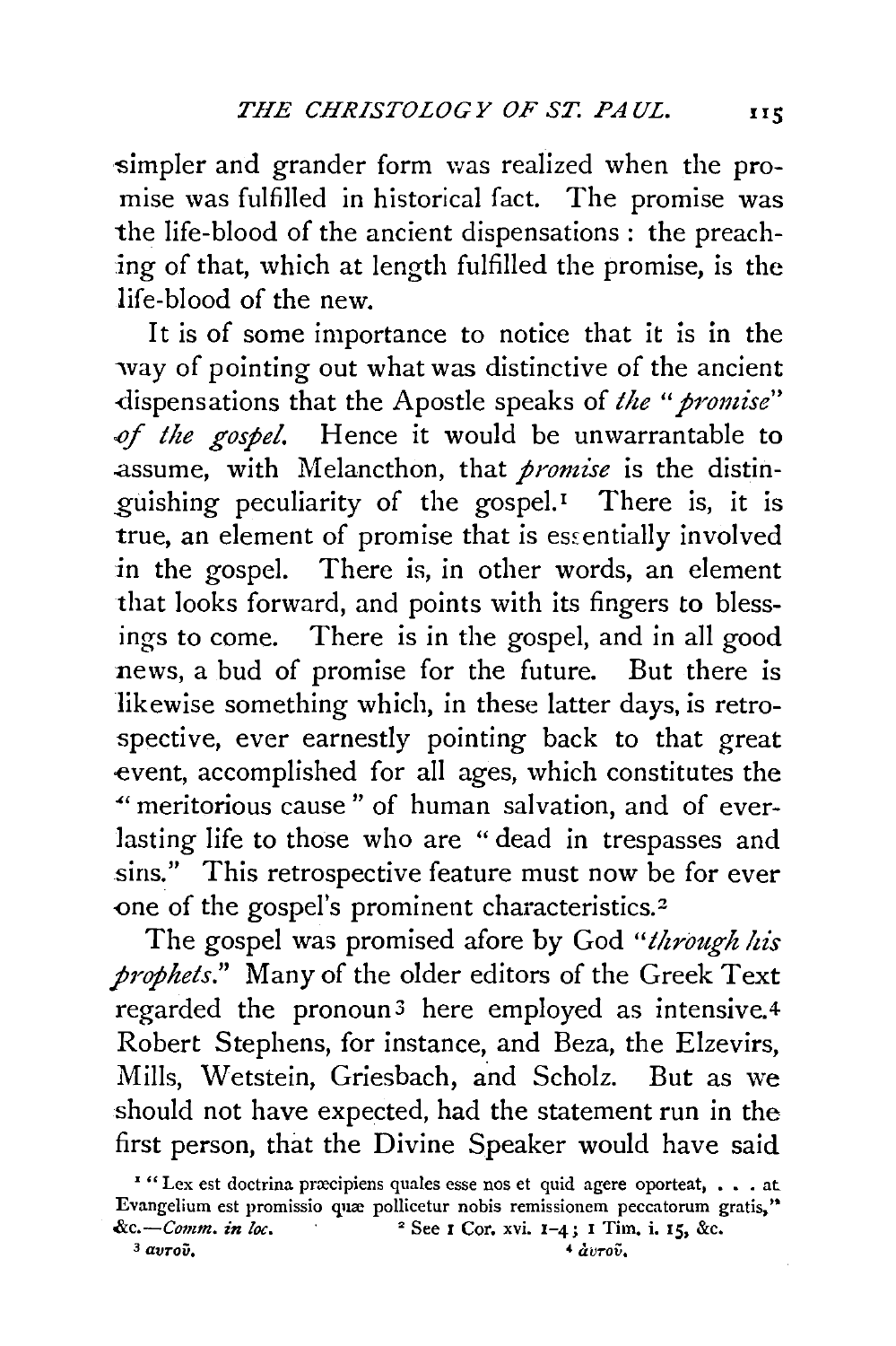"through *my own* prophets," instead of "through *my* prophets," modern editors have with the greatest propriety treated the pronoun as unintensive  $I^{\text{--}}$  through *his* prophets." This is the reading of Lachmann, Tischendorf, and Tregelles; and, in consequence of fineness of literary instinct, it was the reading of Bengel in his day, and of Erasmus too in his.

The prophets, through whom the gospel was divinely promised, were "God's prophets." They were under the peculiar influence of God, and spake "fore" and "for" Him. The corresponding Hebrew term, which no doubt floated in before the mind of the Apostle, has. no essential reference to prediction, but graphically represents the up-welling, from a hidden source, of thoughts too deep for the mind of man to originate. As, however, the most wonderful of these thoughts had actually reference to what was yet future, during the currency of the Old Testament dispensations, the ideas of prediction and prophecy did, as a matter of fact, to a large extent coalesce.

It was "in sacred writings" that the predictions of the prophets, containing the promises of God, were handed on from generation to generation. Thus, upon the whole, would we render the Apostle's anarthrous expression. It is the most literal rendering. We. might suppose, indeed, as do Fritzsche, Krehl, and many others, that the phrase, though indefinite in form, is definite in intention, so that it may be translated, as in King James's Version, *in* "the" holy scriptures. Or we might suppose that the plural phrase, " holy scriptures," is used as a kind of proper name, like our English expressions, in the singular number, "holy.

1 *ctvroV.*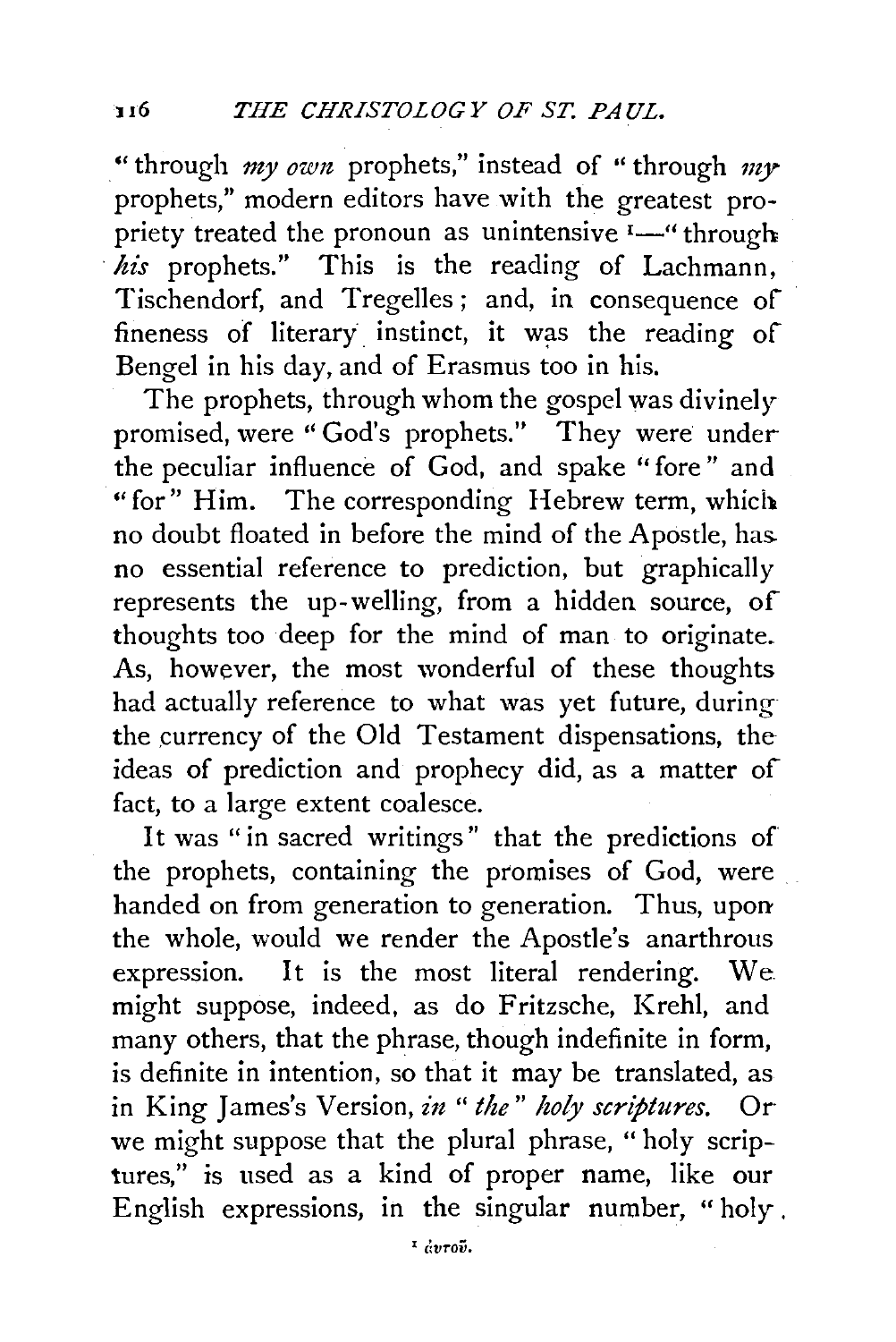scripture," and "holy writ." Or we might take Paulus's interpretation, "in holy scripture passages." But it is better and simpler to abide by the most literal translation, and the most indefinite interpretation, "in sacred writings," or "scriptures." As there is often a -charm in the definite as opposed to the indefinite, so there is frequently just as great a charm, though of another kind, in the indefinite, as distinguished from the infinite. Meyer, Van Hengel, Lipsius, and many -others, agree with us in the omission of the article in translation.

It is worthy of observation that this is the only Scripture passage in which the word "holy " is applied to the "scriptures." It has been seized upon, however, with avidity, as an appropriate diacritical characteristic -of the contents of " the volume of the book ; " and hence nothing is more common in the nomenclature of the Churches, than the expression, "the holy scriptures," "the holy Bible." So far as the Greek adjective<sup>r</sup> is concerned, it is certainly as applicable to *writings* as to *men.* It conventionally corresponds to our word ~·sacred," and is applicable to all objects that are regarded as having a special moral connection with the "'adorable" God. The corresponding Hebrew adjective has a similar width of applicability. In living English, -on the other hand, there is a tendency to let the word " holy" side off and appropriate itself to the designation of right moral character, as existing either in the Creator Himself or in the creature in his normal relation to the will of the Creator. If this tendency go on, perhaps by-and-by the word "sacred" may supplant the word "holy" as appropriately qualitative of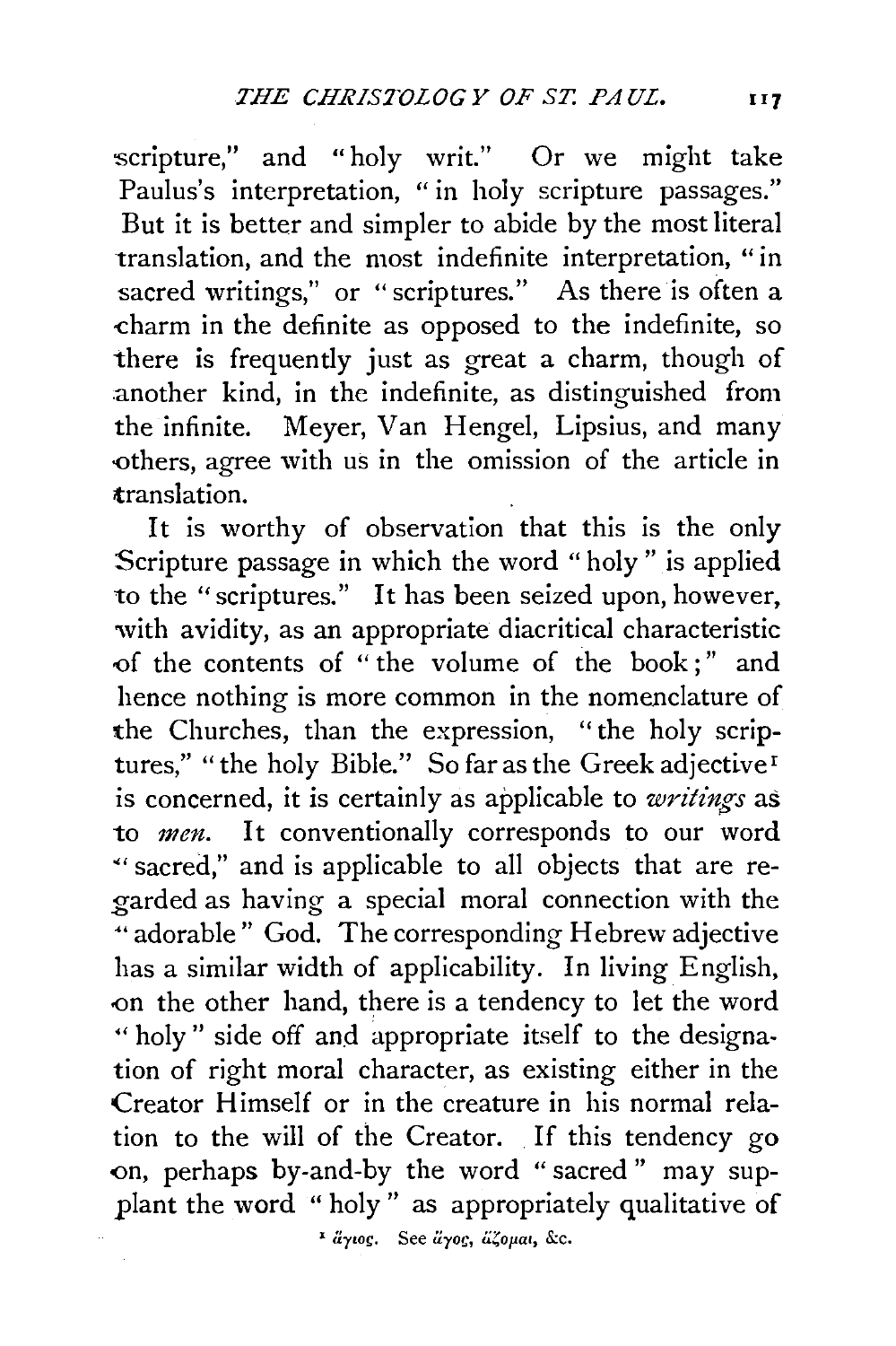such *things* as *writings, places, days, &c., which may* have, in the minds of men, a special relation to God.

Why should the Apostle say of the "gospel," towhich he was consecrated, that it was "promised by God in former times, through his prophets, in sacred scriptures"? Chrysostom thought that the Apostle had in view to take off the edge from the objection tohis doctrine, that it was a novelty. "He shews," says. the great oratorical expositor, " that the gospel was older than the Greeks." Theophylact echoes this. idea; and it has been re-echoed down through the ages by many succeeding expositors. Grotius caught it up, and handed it on.<sup>1</sup> Others, such as Fritzsche and Jowett, suppose that the one aim of the Apostle was to exalt the gospel as a thing of unspeakable moment and majesty. And the same thought had, to a partial extent, gleamed into the mind of Ambrosiaster.<sup>2</sup> Olshausen thinks that it must have been the Apostle's. aim to shew how closely the Old Testament is linked to the New. Kollner thinks that his design must have been to shew that Christianity is not only as. Divine as Judaism, but is also its complement. Others have other ideas. But it is vain to spur conjecture. The Apostle has not told us his special aim, and it is. needless to guess it. Neither need we assume that it was an aim consisting of but one filament of thought or feeling. The words of the verse may have been dictated in the midst of a multitude of thoughts, embracingnot a few of the items which have been laid hold of by expositors, and others to boot. We can easily conceive that the heart of the great Evangelist would be

<sup>1</sup> "Nolite novitate percelli," &c.<br><sup>2</sup> "Ut quam vera et magnifica sit promissio, ex his videretur : nemo enim remo vilem magnis precursoribus mmciat."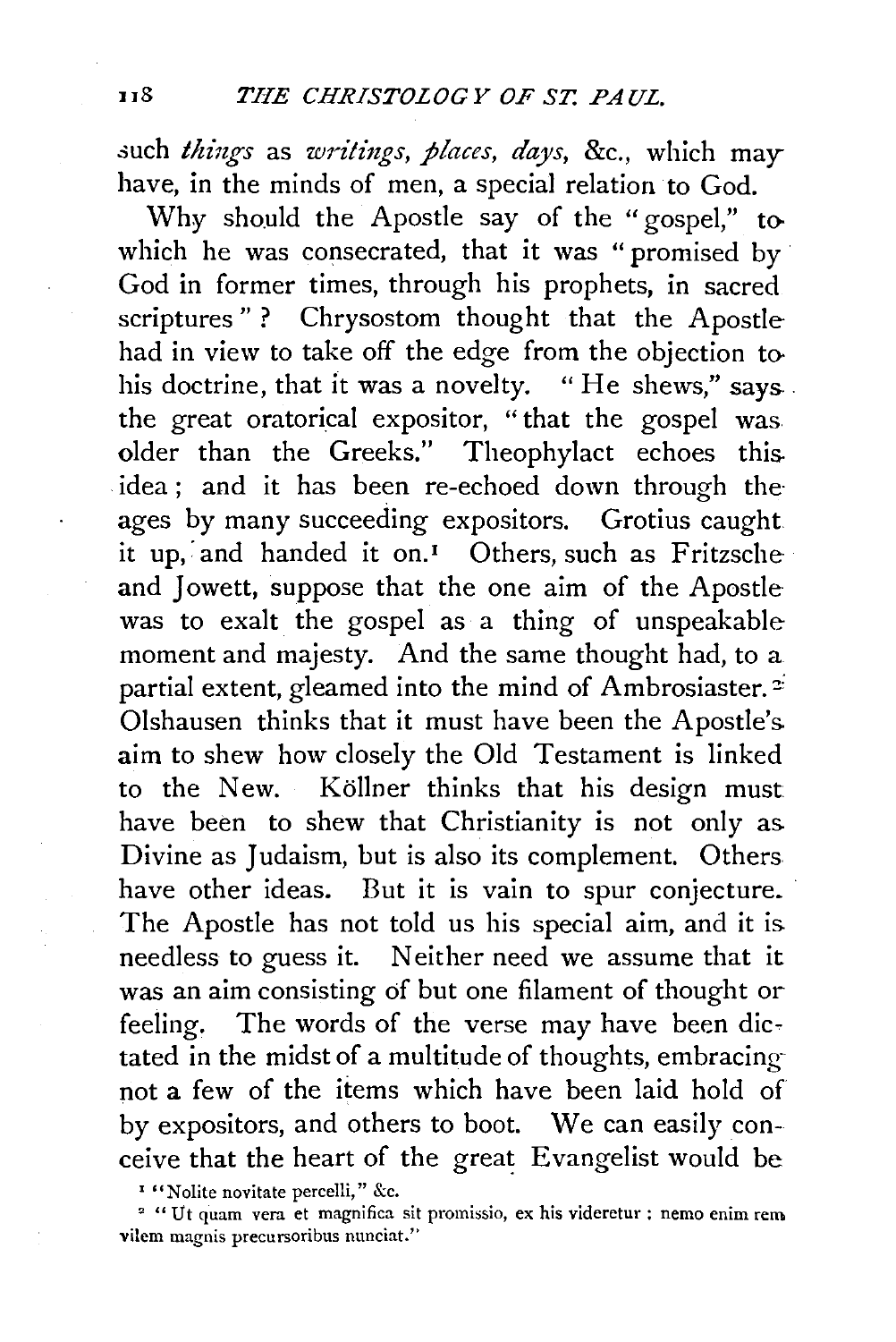glowing when he realized that the Divine evangel, to which he had been set apart, was the burden of all anterior ages, and that the burden-bearers, who carried it in their "earthen vessels," and in whose rear he came, constituted a long and brilliant succession of the most illustrious of mortals.

As to the contextual relation of the verse, expositors have very generally recognized that, in the superscription of this epistle, thought urges thought, like wave rolling in upon wave. The exuberance of the writer's mind is something wonderful, and his powers of formal grammatical construction seem to have been taxed to the uttermost by the *embarras des richesses.* Hence the appearance of parentheses in his composition.<sup>1</sup> And this second verse has been very generally regarded as an obvious specimen. The line of thought, in other words, has been considered as suspended at the close of the first verse, and resumed at the commencement of the third verse, so that the first words of this latter verse, " concerning his Son," are viewed as grammatically knitted to the last words of the first verse, "God's gospel," thus intentionally and directly exhibiting the subject-matter of the Divine good news. This conception of the construction was entertained by Melancthon.<sup>2</sup> It was approved of by Beza, who, in all his editions after that of 1556, enclosed the second verse within brackets. He was followed in this typographical fencing by the English Geneva Version, and thence by King James's Version, where it stands erect to this day, and also by many editors of the Greek text, such as Courcelles, Leusden, Mills, Wetstein, Schöttgen,

<sup>1</sup> '' Notabile παρενθέσεως patheticæ exemplum."—Wolle, *De Parenthesi Sacri*,<br>p. 63.<br><sup>2</sup> Commentarii, 1540. <sup>2</sup> Commentarii, 1540.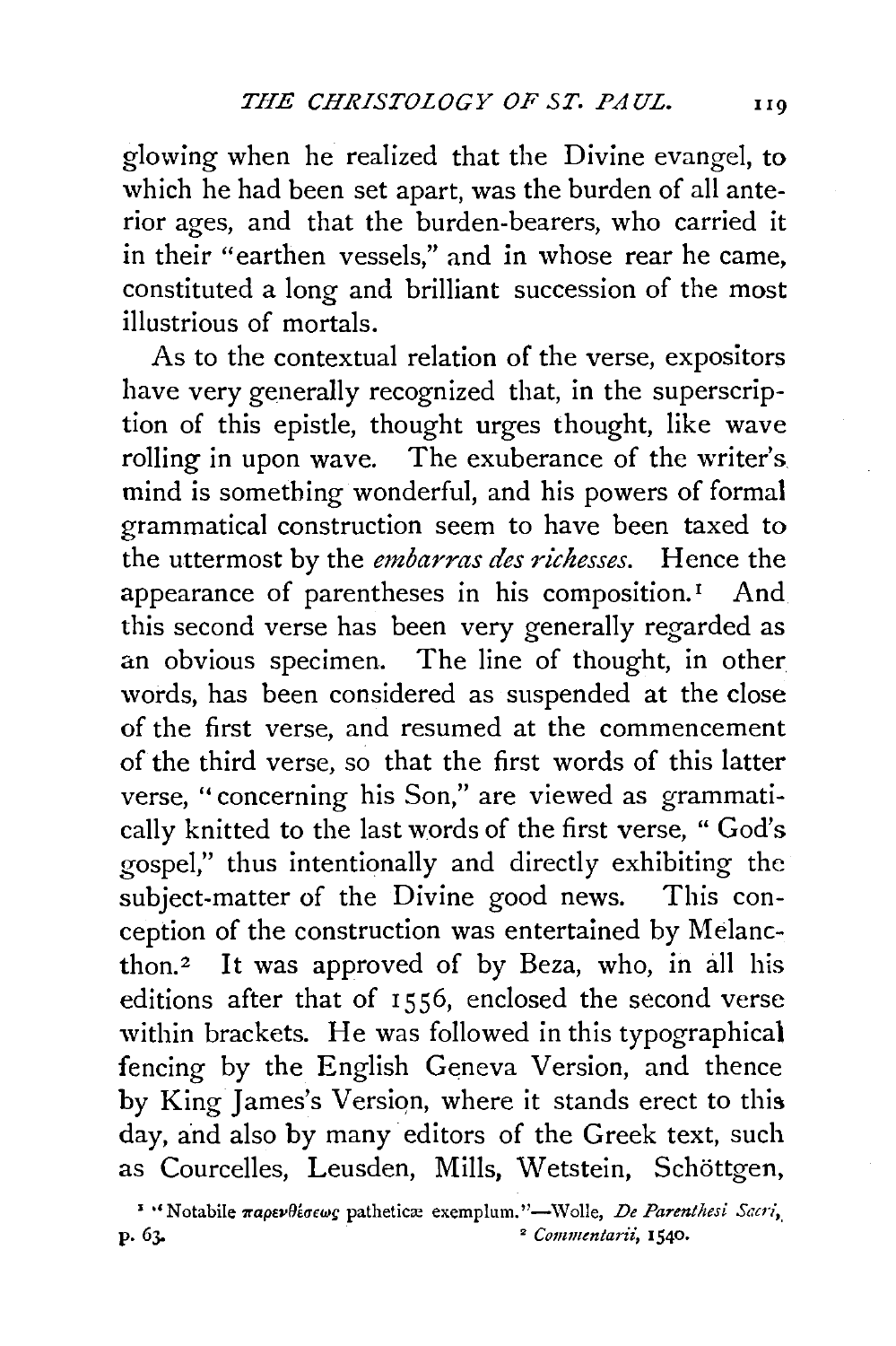Griesbach, Scholz. With good taste Bengel threw out the clumsy brackets, but he believed none the less in the parenthetical relation of the verse. Almost all subsequent editors have omitted the brackets, but Heumann regards the omission as "a great mistake," and is positive that the verse was an interlineation introduced by the Apostle when he was reading over the letter before despatching it.

Theodoret, characterized by keen exegetical intuition, saw nothing of a parenthetical nature in Verse second. He supposed that the initial expression of verse third, "concerning his Son," is to be grammatically construed with the verb "he promised afore;" so that the gospel of God, according to him, is represented as something that was promised in Old Testament times "concerning God's Son." This interpretation has commanded the suffrages of a very large group of expositors, inclusive of such names as Tholuck, Rückert, Meyer, Fritzsche, Reithmayr, Philippi, Van Hengel. But it has been rejected by Reiche, Winzer, Moses Stuart, Maier, Oltramare, Baumgarten-Crusius, Umbreit, Vaughan, &c., who, whatever theory they have of parentheses—and in this they differ-agree in regarding the words " concerning his Son " as connected with the concluding expression in the first verse, and as thus exhibiting the subject-matter of "God's gospel."

There is a third mode of construing the initial expression "concerning his Son." It consists in uniting  $\overline{\text{it}}$  to the concluding words of Verse second : "in sacred writings concerning his Son." This was apparently the interpretation of Augustine, 1 and it seems to have

1 *luchoata Expositio.*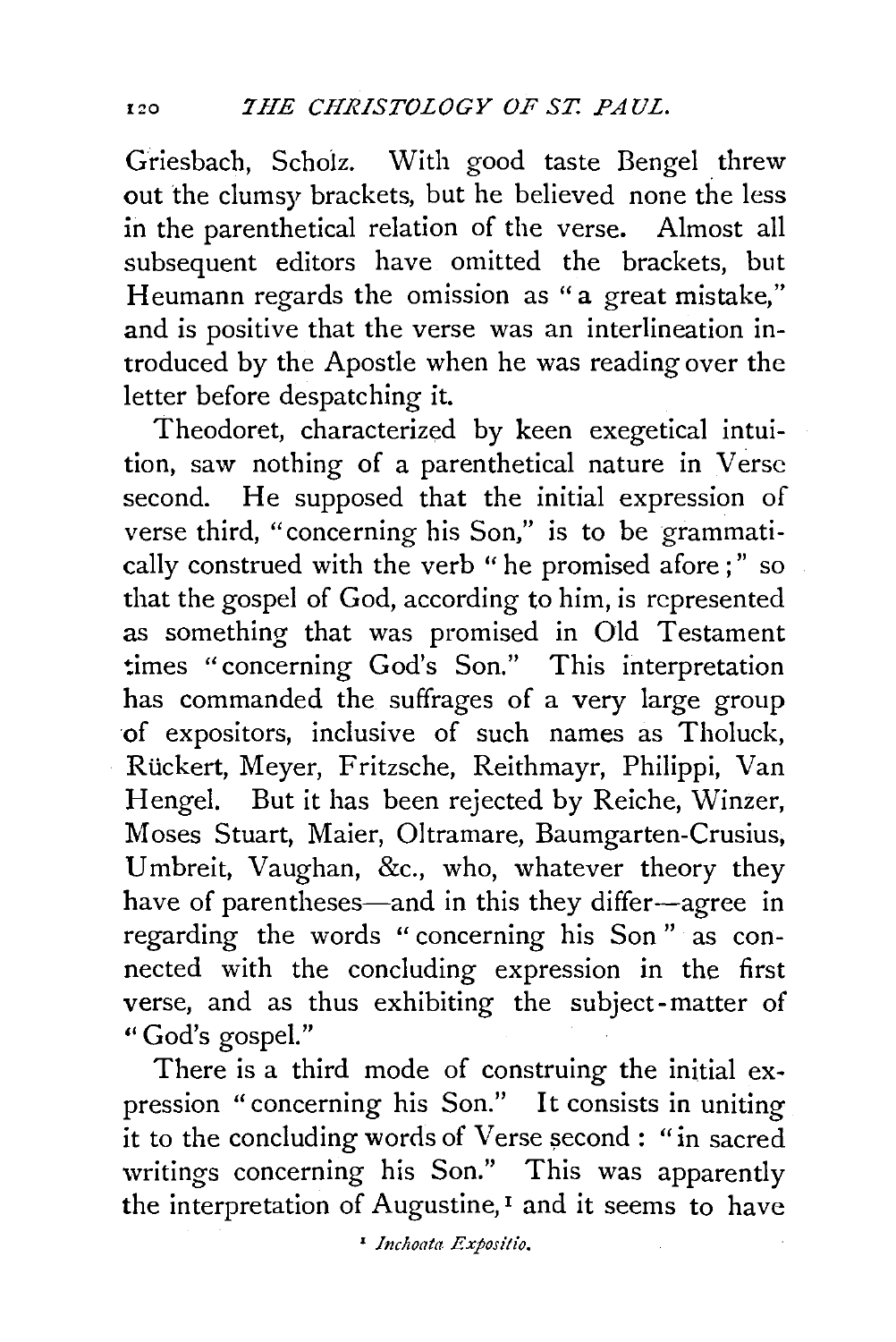been the idea of Erasmus; for in his translation he <>bliterates the commonly inserted comma between the words "in sacred writings" and the words "concerning his Son," while he interposes commas both before and after the united expressions. Assuredly it was the construction approved of by Tyndale, whose translation is, " in the holy scriptures that make mention of his Son."

Which of the three constructions embodies the idea <>f the Apostle? That of Tyndale, Erasmus, and Augustine, has not a little to commend it. The omission of the article in connection with the word "scriptures " would at once be accounted for, and the current of the discourse would run on unobstructed. Nevertheless, the solemnity of the expression, " sacred writings," or " scriptures," makes it most natural to refer it indefinitely to the sum-total of the Old Testament Bible. Of the other two constructions, that which throws Verse second into a parenthesis, cuts asunder, in a too violent fashion, the expression ''God's gospel " from the words which exhibit its subjectmatter, "concerning his Son." And as we should never, without a decisive reason, postulate the existence of an absolute parenthesis, we come to the conclusion that, in the Apostle's mind, the expression "'concerning his Son" connected itself with the verb "he promised in former times." The only objection of any weight that can be alleged against this construction is the apparent incongruity of the idea *that the gospel was promised concerning our Saviour.* Strictly speaking, it was not the gospel, or the good news itself, but the subject-matter of the news, which was promised. But the whole perplexity resolves itself